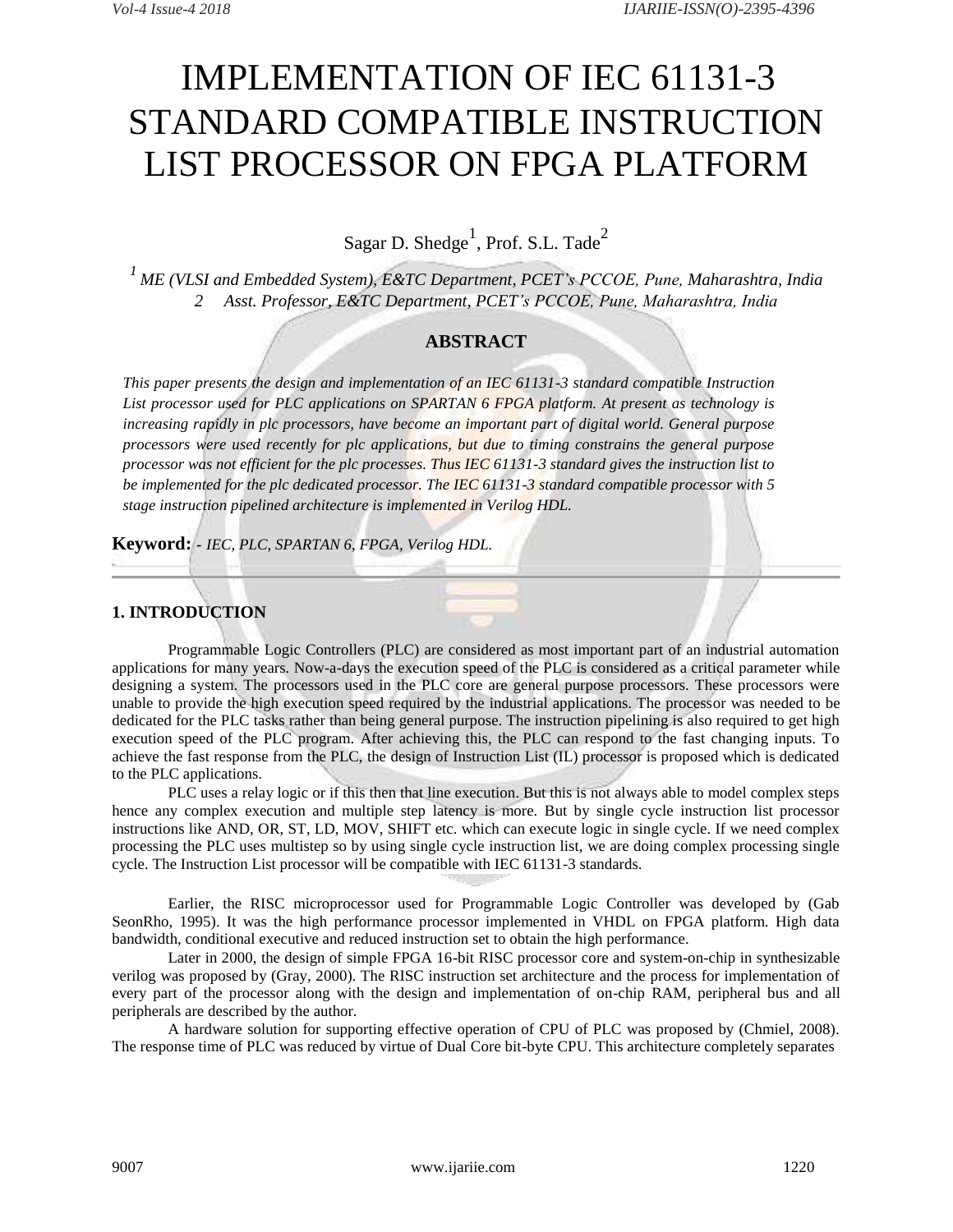the bit-operations and byte-operations of the CPU as well as of I/O devices, so as to reduce the input-output operation time and hence the response time of PLC.

An approach to the design and construction of central processing units for programmable logic controllers implemented in the FPGA development platform by (M. Chmiel, 2011). The CPU structure is based on bit-word architecture and two types of control data exchange methods: with handshaking– control data are passed through the two flip-flop units with acknowledgement; without handshaking – control data are passed through the dual port RAM. Third unit – simple one processor – built to compare with the above two.

#### **1.1 IEC 61131-3 Standard:**

IEC 61131-3 is the third part (of 10) of the open international standard IEC 61131 for PLCs, published by International Electrotechnical Commission. This part of IEC 61131 deals with basic software architecture and programming languages of the control program within PLC. It defines five programming language standards.

- **a) Ladder Diagram (LD):** It is a graphical programming language standard. This language was originally a written method to document the design and construction of relay racks as used in manufacturing and process control. This programming language represents a program by a graphical diagram based on the circuit diagrams of relay logic hardware.
- **b) Functional Block Diagram (FBD):** It describes the function between input variables and output variables. A function is described as a set of elementary blocks. Input and output variables are connected to blocks by connection lines. It is another graphical type of programming language defined under IEC 61131-3 standard.
- **c) Structured Text (ST):** It is a high level language that is block structured and syntactically resembles Pascal (a Programming language), on which it is based. The structured text language consists of complex statements and nested instructions such as Iteration loops (REPEAT-UNTIL; WHILE-DO), Conditional execution (IF-THEN-ELSE; CASE) and Functions (SQRT(); SIN()).
- **d) Sequential Function Chart (SFC):** The sequential function chart standard is defined as, preparation of function charts for control systems, and was based on GRAFCET. SFC has elements to organize programs for sequential and parallel control processing.
- e) **Instruction List (IL):** It is a low level language and resembles assembly. In instruction list processor, the variables and function call are defined by the common elements so different languages can be used in the same program. Program control is achieved by jump instructions and function calls.

#### **2. METHODOLOGY**

The International Electro-technical Commission has defined standards for the programmable logic controllers, in the IEC 61131 suite. It has standardized five programming languages for PLC programming: Instruction List, Structured Text, Ladder Diagram, Function Blok Diagram, and Sequential Function Chart. One of these languages can be used to program a PLC.

The 'Instruction List' is a textual language which resembles the assembly language. It is used when compact size PLC programs are required, which takes less execution time. The IL is chosen as programming language for the proposed processor.

Table 1 shows the IEC 61131-3 standards for IL: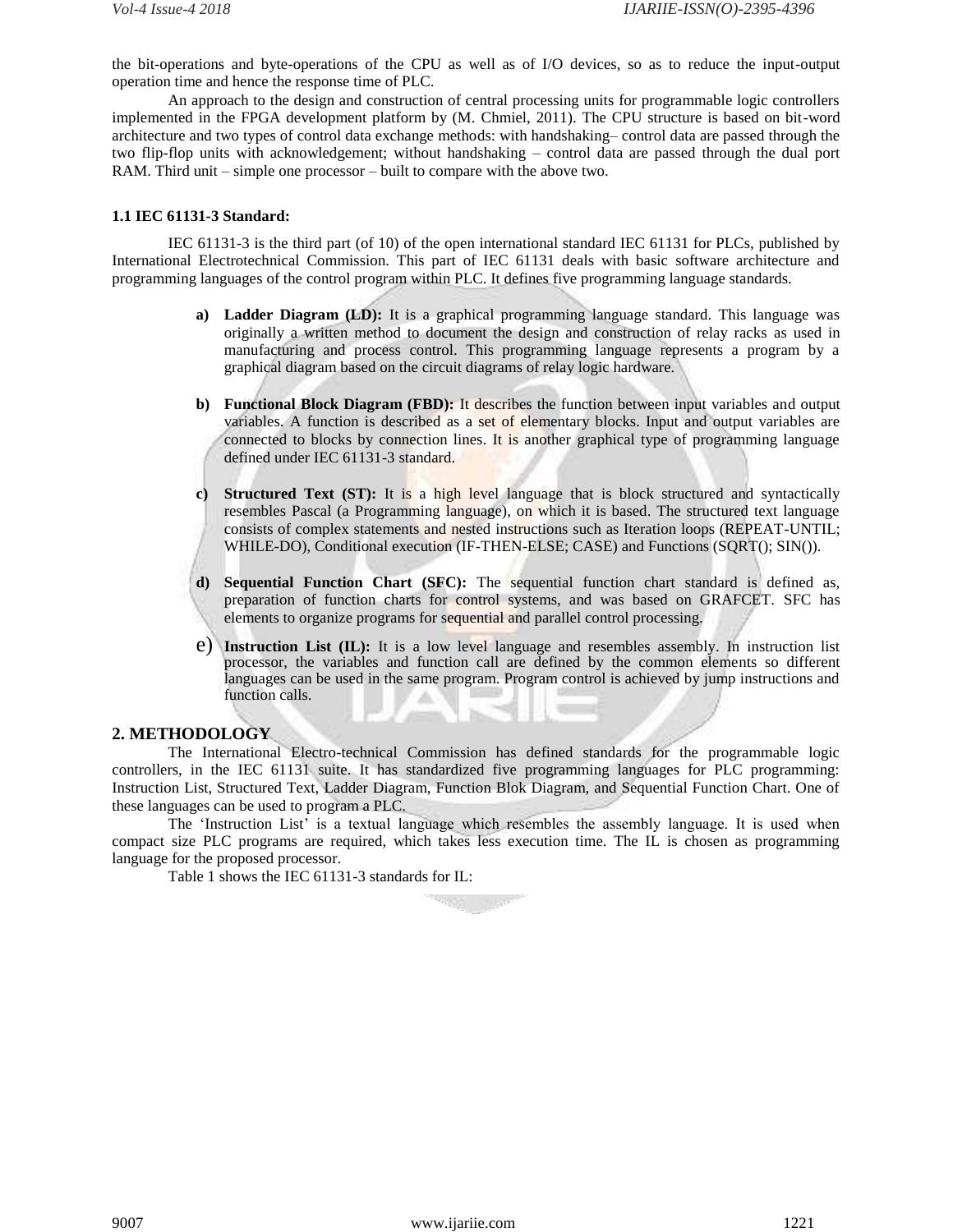| Operator   | Modifier | Operand              | <b>Description</b><br>Loads operand |  |  |
|------------|----------|----------------------|-------------------------------------|--|--|
| LD         | N        | Variable, constant   |                                     |  |  |
| ST         | N        | Variable             | Stores current result               |  |  |
| S          |          | <b>Bool Variable</b> | Sets to TRUE                        |  |  |
| R          |          | <b>Bool Variable</b> | <b>Resets to FALSE</b>              |  |  |
| AND        | N(       | <b>Bool Variable</b> | Boolean AND                         |  |  |
| OR         | N(       | <b>Bool Variable</b> | Boolean OR                          |  |  |
| <b>XOR</b> | N(       | <b>Bool Variable</b> | Boolean XOR                         |  |  |
| ADD        |          | Variable, constant   | Addition                            |  |  |
| <b>SUB</b> |          | Variable, constant   | Subtraction                         |  |  |
| MUL        |          | Variable, constant   | Multiplication                      |  |  |
| DIV        |          | Variable, constant   | Division                            |  |  |
| GT         |          | Variable, constant   | Test                                |  |  |
| GE         |          | Variable, constant   | Test $>=$                           |  |  |
| EQ         |          | Variable, constant   | $Test =$                            |  |  |
| LE         |          | Variable, constant   | Test $\leq$                         |  |  |
| LT         |          | Variable, constant   | Test <                              |  |  |
| <b>JMP</b> |          | Variable, constant   | Jump to a label                     |  |  |
| RET        | CN       | Label                | Return from subprogram              |  |  |
|            |          |                      | Delayed execution                   |  |  |

#### **Table -1**: IEC Instruction List Standards

NOTE: N is for negation i.e. NOT operation

C is for conditional execution

(indicates that operation is to be delayed.

The first step in designing a processor is defining the instruction set. An IEC 61131-3 standards compatible instruction set is initially defined for the proposed processor. However, the instruction set is not limited to instructions defined by IEC, but more instructions have been defined to provide more functionality. Total 15 instructions are finalized for the proposed processor.

The finalized instruction set of proposed IL processor is given in table 2:

业

| Table -2: Instruction set for proposed IL processor |  |
|-----------------------------------------------------|--|
|-----------------------------------------------------|--|

| <b>TYPES OF INSTRUCTION</b> | <b>INSTRUCTIONS</b>                        |
|-----------------------------|--------------------------------------------|
| Program Branch              | END, JMP                                   |
| Data Transfer               | LD, ST                                     |
| Immediate Data Transfer     | Ldi                                        |
| <b>ALU</b>                  | ADD, SUB, AND, OR, XOR, GT, GE, EQ, LT, LE |

#### **2.1 Instruction Fetch:**

The program memory is a read-only memory i.e. ROM with 32-bit wide 256 locations. The number 256 arises from the fact that ROM is addressed by 8-bit address. Each of the locations can be filled with the 32-bit PLC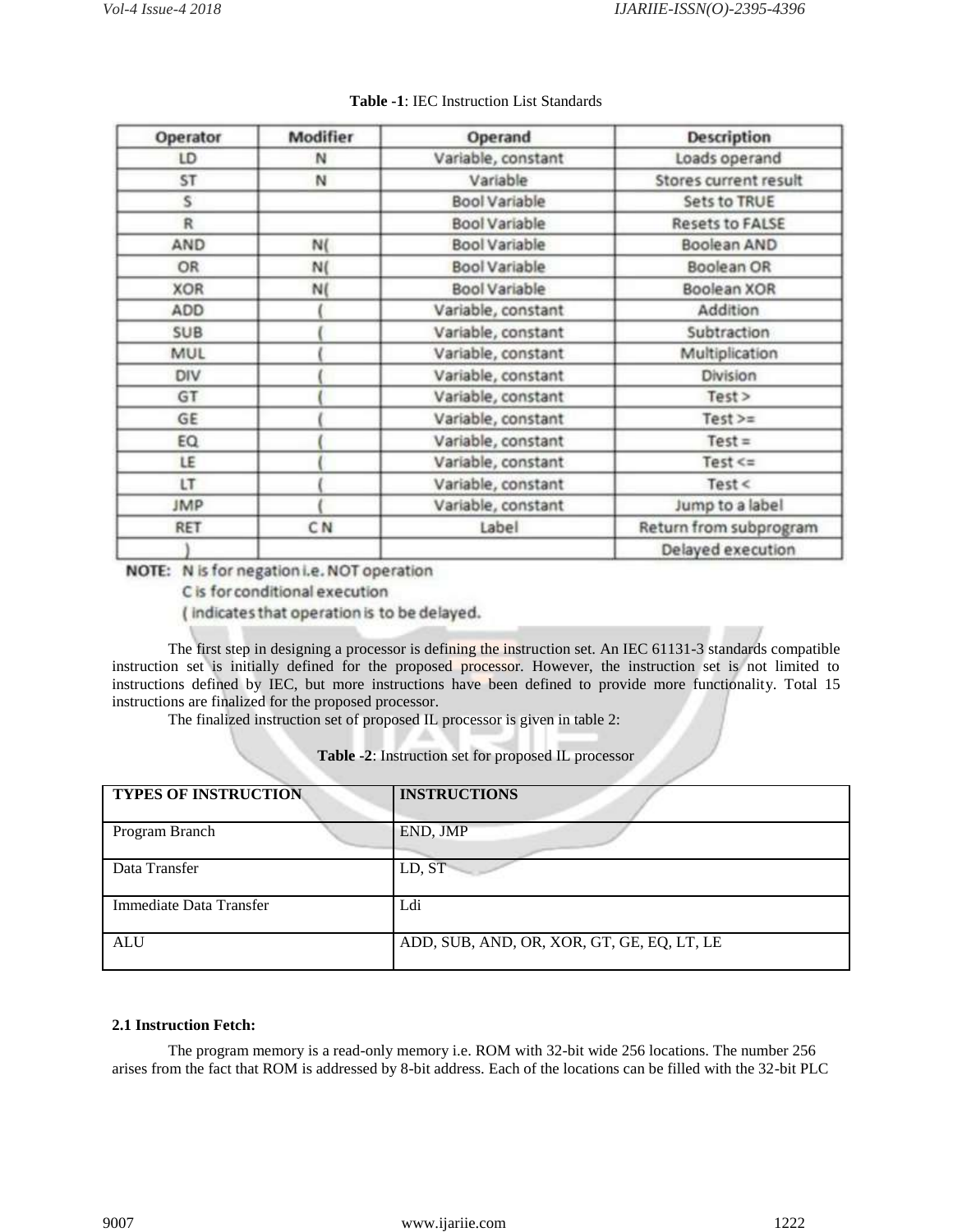program instruction. The ROM is purposely not synchronized with any clock signal so that asynchronous response to the JMP or END instruction is achieved.

Program counter is used to address the ROM to fetch an instruction. It outputs the address of the instruction which is to be fetched, and increments the address at each machine clock cycle. Whenever 'JR' signal is encountered, program counter outputs the address present on pc\_in i.e. the address at which the program should jump.

The instruction register is a 32-bit register that holds the instruction fetched from the ROM and splits it into two parts viz. 6-bit instruction op-code and 26-bit instruction field.

This unit contains the program memory, a program counter and an instruction register, as shown in Fig. 1.



#### **2.2 Instruction Decode Unit:**

The instruction-decode and control unit, shown in Figure 2, decodes the fetched instruction by interpreting its 5 bit op-code and generates the control signals required to execute that instruction. The decode unit consist of a Finite State Machine (FSM). This FSM generates the control signals required for the Instruction Execution unit.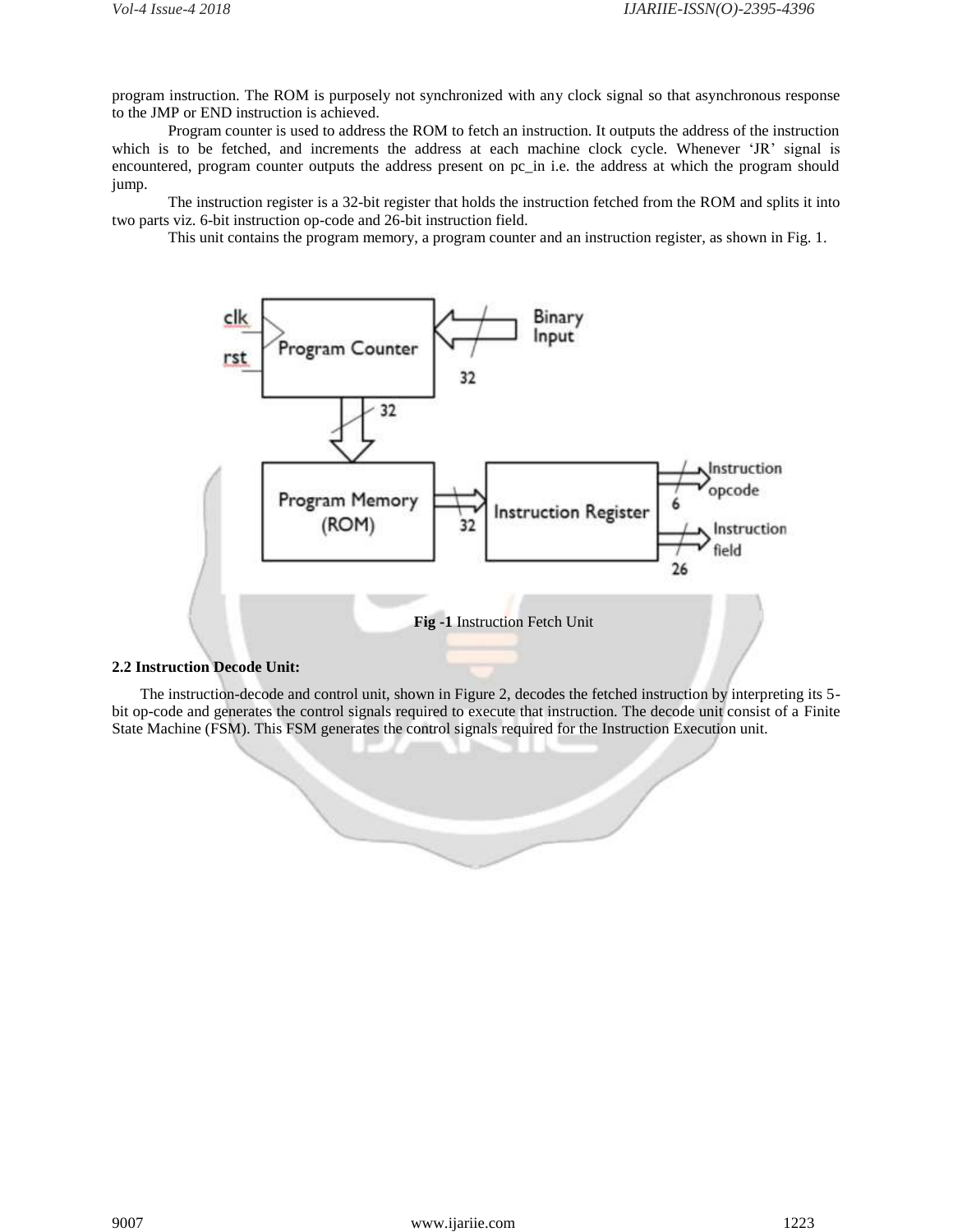

**Fig 2**: Instruction Decode and Control Unit

#### **2.3 Instruction Execution Unit:**

It performs all the arithmetic and logical operations according to the instructions. The ALU is designed to perform arithmetic operations: Addition, subtraction; logical operations: AND, OR, XOR and comparison operations.

The ALU of proposed processor is capable of performing operations on 16-bit data i.e. it is 32-bit ALU. Boolean operations are also done as byte-operations and LSB is used as result. One of the possible sources for ALU operations is selected through the multiplexer, as shown in Figure 3.



**Fig -3** ALU in Execution Unit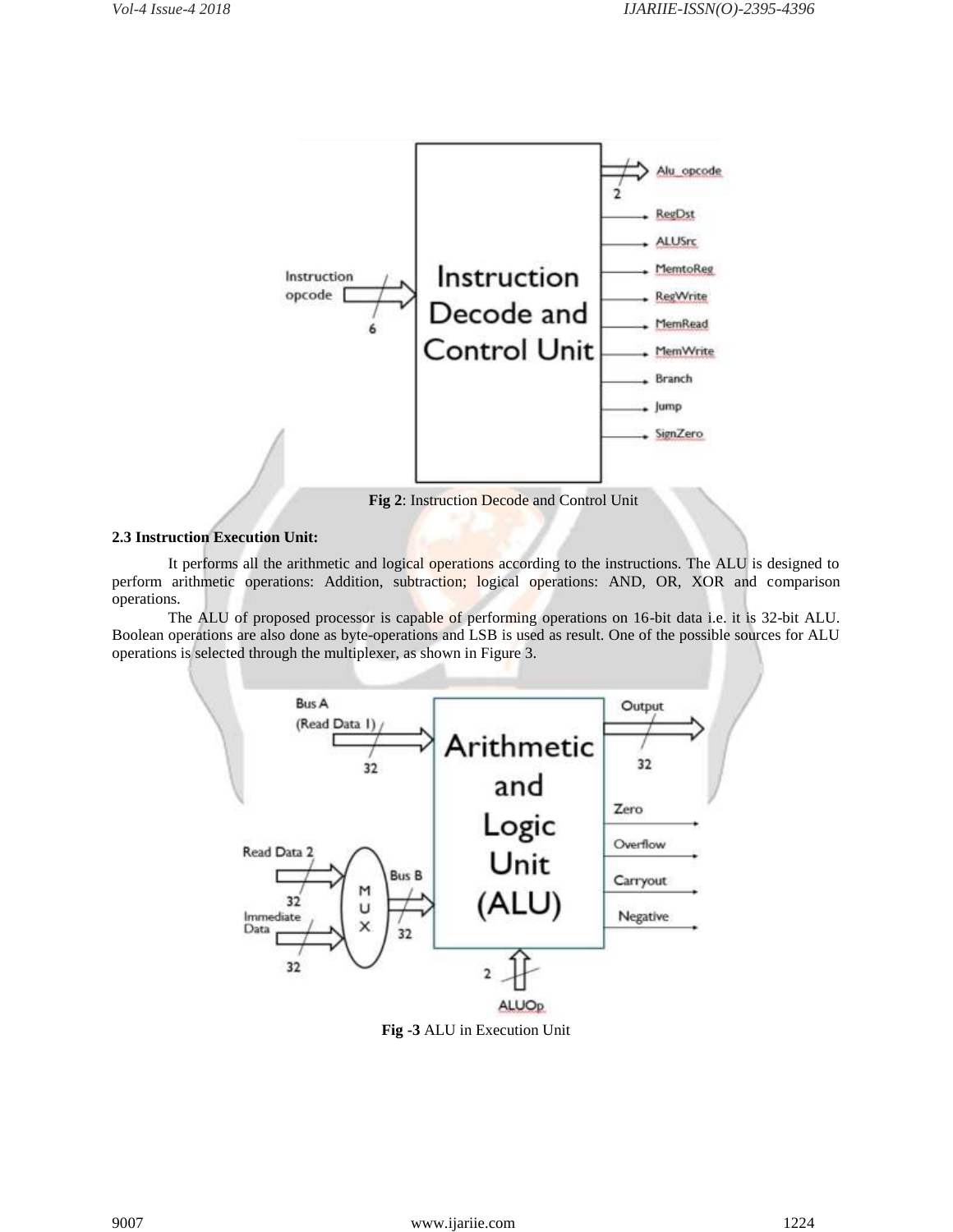#### **2.4 Memory Access Stage:**

Memory Access stage is used for accessing the data from the data memory of the processor. The results from the execution unit are given as the input for the data memory block. The data from this memory can be used for the further processing or for the storage purpose. The multiplexers are used for selecting the data from the different signals obtained from the execution unit. The data memory block and signals used to execute the block are shown in fig. 3.7.

The 32-bit Address is obtained from the output of the ALU.



#### **2.5 Write Back Stage:**

In the Write back stage of the processor, the data is written back to the register file. The Multiplexer is used to select the data stream to be written back to the register memory, among ALU result or data stored in Data Memory. The write back operation is shown in the fig. 5



#### **4. SIMULATION RESULTS**

The Simulation Results obtained after implementing the designed processor on Spartan 6 FPGA platform, in Xilinx 14.04. The simulation is performed in Isim simulator. The set of instructions are simulated in Isim Simulator. Some of the instructions simulations are shown below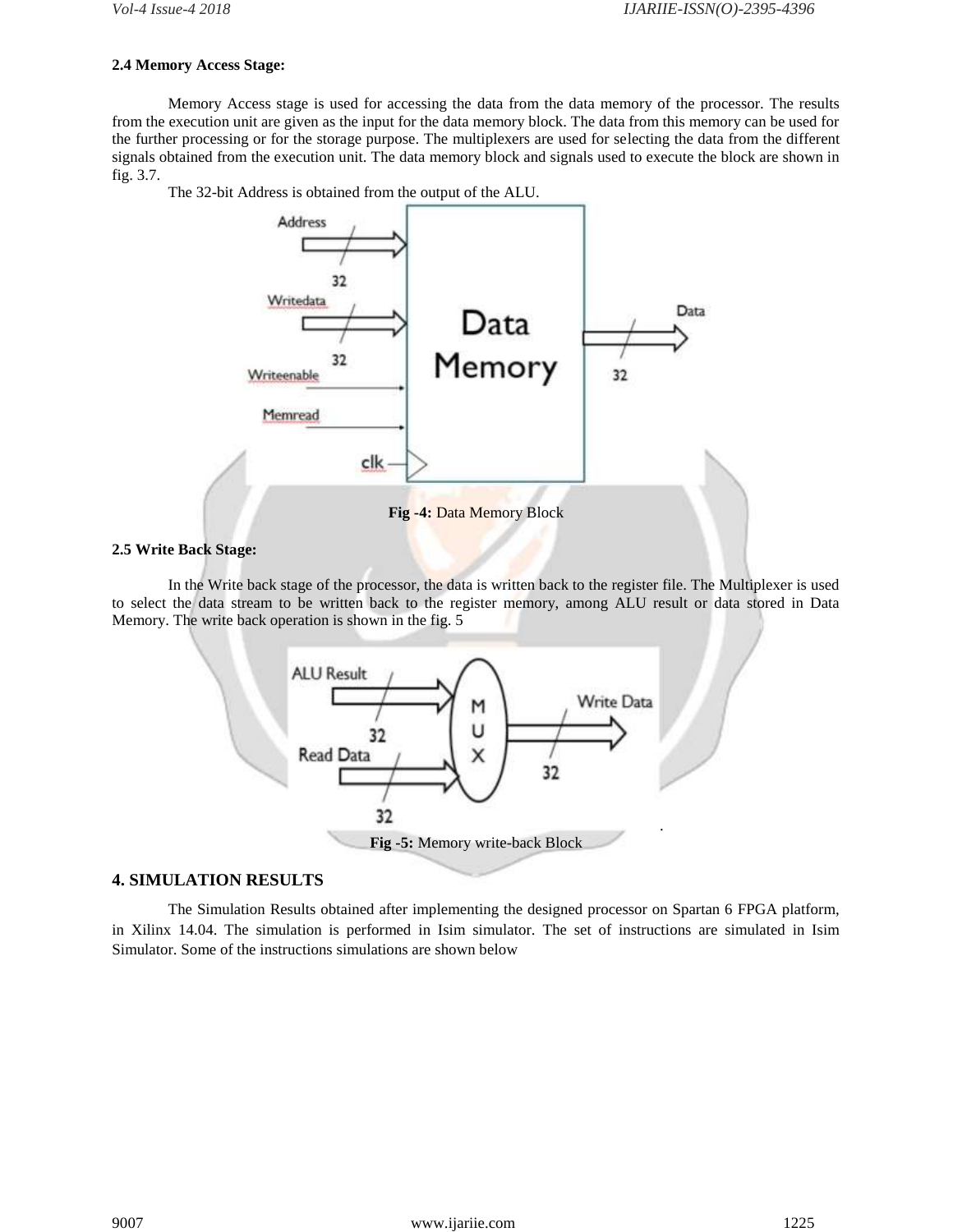| M PCB1:0<br>00000004<br>00000008<br>00000006<br>00000000<br>00000000<br>m<br><b>M</b> PC4BL:0<br>00000004<br>0000008<br>00000004<br>0000000<br>00000010<br>Лï<br><b>Instruction(IL:B)</b><br>38100003<br>0800004<br>38110004<br>36100003<br>Opcode[5:0]<br>001110<br>000010<br>000000<br>000000<br>Function [5:0]<br>000000<br>000011<br>000000<br>000000<br>M inn16350<br>0000<br>0003<br>0004<br>0000<br>M Int6_Ext(31:0)<br>00000000<br>00000003<br>00000004<br>00000004<br>00000000<br>My sign ext out(31:0)<br>00000000<br>0000003<br>0000004<br>00000000<br>M zero ext_out[31:0]<br>00000004<br>00000000<br>00000003<br>00000000<br>$\blacksquare$ report<br>00000<br>00000<br>$-44 + 40$<br>00000<br>10000<br>10001<br>0000<br>00000<br>■ 問題<br>00000<br>00000<br>MEX_WriteRegister(4:0)<br>00000<br>00000<br>W W6_WriteData(31:0)<br>0000000<br>00000000<br>0000000X<br>ReadData1(51-0)<br>0000000<br>XXXXXXXXX<br>ReadData2(31.0)<br>0000000<br>XXXXXXXXX<br>Ps.<br>245<br>降<br>$10$ us<br>$\frac{12}{1}$<br>Value<br>際<br>ķαs.<br>$14$ 15<br>$\frac{16}{16}$<br>Name<br>د پ<br>ReadData2(31:0)<br>XXXXXXXX<br>10000000<br>00000000<br>ReadData1OutS1:0<br>100000000<br>00000000<br>100000000<br>ReadData2OutS1:0<br>00000000<br>300000000<br>100000000<br><b>M</b> Bus A ALUSLO<br>00000000<br>70000000<br>0000000<br>00000000<br>00000014<br><b>M</b> But B ALUSLO<br>0000000<br>00000003<br>0000000<br>10000000<br><b>Hilling</b><br><b>Hillin</b><br><b>MEX ALUResult(31:0)</b><br>00000000<br>0000000<br>LeroFlag<br>OverflowFlag<br>CarryFlag<br>in NegativeFlag<br>00000000<br>00000000<br>WriteDataOfMem[31:0]<br>20000000<br>00000000<br>MEM_ReadDataOfMen<br>10000000<br>w<br>XXXXXXXXX<br><b>RegDst</b><br>ALUSIC.<br>ø<br>in MentoReg<br>o<br>Regiunte<br>$\mathbf{1}$<br>jūus<br>Value<br>[12 cs<br><b>Zus</b><br>Hus<br>币证<br>(6 us<br>10 <sub>us</sub><br>14 <sub>iii</sub><br><b>Name</b><br>MemRead<br>O.<br>MemWrite<br>ø<br>Le Branch<br>٥<br>Le Jump<br>o<br>lig SignZero<br>ø<br><b>INControl</b><br>¢<br>M ALUOp(1:0)<br>Ħ<br>00<br>10<br>諒<br>ALLIControl(1:0)<br>60<br>礁<br>00<br>in timeControl<br>ō.<br>a JumpControl<br>0<br>ForwardA[1.0]<br>00<br>00<br>ForwardB(1:0)<br>00<br>0.D<br>shiftleft2_bne_out[31.0]<br>00000000<br>0000000c<br>00000010<br>m.<br>00000000<br>the shiftleft2_jump_out[31:<br>0000000<br>0040000c<br>00440010<br>00000010<br>00000000 | Name              | Value       | 0us | 2 <sub>us</sub> | 445 | 6us<br>Li | 8us<br>Li | $^{10.05}_{1.1}$ | $\frac{12}{12}$ | $\frac{14}{15}$ |
|------------------------------------------------------------------------------------------------------------------------------------------------------------------------------------------------------------------------------------------------------------------------------------------------------------------------------------------------------------------------------------------------------------------------------------------------------------------------------------------------------------------------------------------------------------------------------------------------------------------------------------------------------------------------------------------------------------------------------------------------------------------------------------------------------------------------------------------------------------------------------------------------------------------------------------------------------------------------------------------------------------------------------------------------------------------------------------------------------------------------------------------------------------------------------------------------------------------------------------------------------------------------------------------------------------------------------------------------------------------------------------------------------------------------------------------------------------------------------------------------------------------------------------------------------------------------------------------------------------------------------------------------------------------------------------------------------------------------------------------------------------------------------------------------------------------------------------------------------------------------------------------------------------------------------------------------------------------------------------------------------------------------------------------------------------------------------------------------------------------------------------------------------------------------------------------------------------------------------------------------------------------------------------------------------------------------------------------------------------------------------------------------------|-------------------|-------------|-----|-----------------|-----|-----------|-----------|------------------|-----------------|-----------------|
|                                                                                                                                                                                                                                                                                                                                                                                                                                                                                                                                                                                                                                                                                                                                                                                                                                                                                                                                                                                                                                                                                                                                                                                                                                                                                                                                                                                                                                                                                                                                                                                                                                                                                                                                                                                                                                                                                                                                                                                                                                                                                                                                                                                                                                                                                                                                                                                                      |                   |             |     |                 |     |           |           |                  |                 |                 |
|                                                                                                                                                                                                                                                                                                                                                                                                                                                                                                                                                                                                                                                                                                                                                                                                                                                                                                                                                                                                                                                                                                                                                                                                                                                                                                                                                                                                                                                                                                                                                                                                                                                                                                                                                                                                                                                                                                                                                                                                                                                                                                                                                                                                                                                                                                                                                                                                      |                   |             |     |                 |     |           |           |                  |                 |                 |
|                                                                                                                                                                                                                                                                                                                                                                                                                                                                                                                                                                                                                                                                                                                                                                                                                                                                                                                                                                                                                                                                                                                                                                                                                                                                                                                                                                                                                                                                                                                                                                                                                                                                                                                                                                                                                                                                                                                                                                                                                                                                                                                                                                                                                                                                                                                                                                                                      |                   |             |     |                 |     |           |           |                  |                 |                 |
|                                                                                                                                                                                                                                                                                                                                                                                                                                                                                                                                                                                                                                                                                                                                                                                                                                                                                                                                                                                                                                                                                                                                                                                                                                                                                                                                                                                                                                                                                                                                                                                                                                                                                                                                                                                                                                                                                                                                                                                                                                                                                                                                                                                                                                                                                                                                                                                                      |                   |             |     |                 |     |           |           |                  |                 |                 |
|                                                                                                                                                                                                                                                                                                                                                                                                                                                                                                                                                                                                                                                                                                                                                                                                                                                                                                                                                                                                                                                                                                                                                                                                                                                                                                                                                                                                                                                                                                                                                                                                                                                                                                                                                                                                                                                                                                                                                                                                                                                                                                                                                                                                                                                                                                                                                                                                      |                   |             |     |                 |     |           |           |                  |                 |                 |
|                                                                                                                                                                                                                                                                                                                                                                                                                                                                                                                                                                                                                                                                                                                                                                                                                                                                                                                                                                                                                                                                                                                                                                                                                                                                                                                                                                                                                                                                                                                                                                                                                                                                                                                                                                                                                                                                                                                                                                                                                                                                                                                                                                                                                                                                                                                                                                                                      |                   |             |     |                 |     |           |           |                  |                 |                 |
|                                                                                                                                                                                                                                                                                                                                                                                                                                                                                                                                                                                                                                                                                                                                                                                                                                                                                                                                                                                                                                                                                                                                                                                                                                                                                                                                                                                                                                                                                                                                                                                                                                                                                                                                                                                                                                                                                                                                                                                                                                                                                                                                                                                                                                                                                                                                                                                                      |                   |             |     |                 |     |           |           |                  |                 |                 |
|                                                                                                                                                                                                                                                                                                                                                                                                                                                                                                                                                                                                                                                                                                                                                                                                                                                                                                                                                                                                                                                                                                                                                                                                                                                                                                                                                                                                                                                                                                                                                                                                                                                                                                                                                                                                                                                                                                                                                                                                                                                                                                                                                                                                                                                                                                                                                                                                      |                   |             |     |                 |     |           |           |                  |                 |                 |
|                                                                                                                                                                                                                                                                                                                                                                                                                                                                                                                                                                                                                                                                                                                                                                                                                                                                                                                                                                                                                                                                                                                                                                                                                                                                                                                                                                                                                                                                                                                                                                                                                                                                                                                                                                                                                                                                                                                                                                                                                                                                                                                                                                                                                                                                                                                                                                                                      |                   |             |     |                 |     |           |           |                  |                 |                 |
|                                                                                                                                                                                                                                                                                                                                                                                                                                                                                                                                                                                                                                                                                                                                                                                                                                                                                                                                                                                                                                                                                                                                                                                                                                                                                                                                                                                                                                                                                                                                                                                                                                                                                                                                                                                                                                                                                                                                                                                                                                                                                                                                                                                                                                                                                                                                                                                                      |                   |             |     |                 |     |           |           |                  |                 |                 |
|                                                                                                                                                                                                                                                                                                                                                                                                                                                                                                                                                                                                                                                                                                                                                                                                                                                                                                                                                                                                                                                                                                                                                                                                                                                                                                                                                                                                                                                                                                                                                                                                                                                                                                                                                                                                                                                                                                                                                                                                                                                                                                                                                                                                                                                                                                                                                                                                      |                   |             |     |                 |     |           |           |                  |                 |                 |
|                                                                                                                                                                                                                                                                                                                                                                                                                                                                                                                                                                                                                                                                                                                                                                                                                                                                                                                                                                                                                                                                                                                                                                                                                                                                                                                                                                                                                                                                                                                                                                                                                                                                                                                                                                                                                                                                                                                                                                                                                                                                                                                                                                                                                                                                                                                                                                                                      |                   |             |     |                 |     |           |           |                  |                 |                 |
|                                                                                                                                                                                                                                                                                                                                                                                                                                                                                                                                                                                                                                                                                                                                                                                                                                                                                                                                                                                                                                                                                                                                                                                                                                                                                                                                                                                                                                                                                                                                                                                                                                                                                                                                                                                                                                                                                                                                                                                                                                                                                                                                                                                                                                                                                                                                                                                                      |                   |             |     |                 |     |           |           |                  |                 |                 |
|                                                                                                                                                                                                                                                                                                                                                                                                                                                                                                                                                                                                                                                                                                                                                                                                                                                                                                                                                                                                                                                                                                                                                                                                                                                                                                                                                                                                                                                                                                                                                                                                                                                                                                                                                                                                                                                                                                                                                                                                                                                                                                                                                                                                                                                                                                                                                                                                      |                   |             |     |                 |     |           |           |                  |                 |                 |
|                                                                                                                                                                                                                                                                                                                                                                                                                                                                                                                                                                                                                                                                                                                                                                                                                                                                                                                                                                                                                                                                                                                                                                                                                                                                                                                                                                                                                                                                                                                                                                                                                                                                                                                                                                                                                                                                                                                                                                                                                                                                                                                                                                                                                                                                                                                                                                                                      |                   |             |     |                 |     |           |           |                  |                 |                 |
|                                                                                                                                                                                                                                                                                                                                                                                                                                                                                                                                                                                                                                                                                                                                                                                                                                                                                                                                                                                                                                                                                                                                                                                                                                                                                                                                                                                                                                                                                                                                                                                                                                                                                                                                                                                                                                                                                                                                                                                                                                                                                                                                                                                                                                                                                                                                                                                                      |                   |             |     |                 |     |           |           |                  |                 |                 |
|                                                                                                                                                                                                                                                                                                                                                                                                                                                                                                                                                                                                                                                                                                                                                                                                                                                                                                                                                                                                                                                                                                                                                                                                                                                                                                                                                                                                                                                                                                                                                                                                                                                                                                                                                                                                                                                                                                                                                                                                                                                                                                                                                                                                                                                                                                                                                                                                      |                   |             |     |                 |     |           |           |                  |                 |                 |
|                                                                                                                                                                                                                                                                                                                                                                                                                                                                                                                                                                                                                                                                                                                                                                                                                                                                                                                                                                                                                                                                                                                                                                                                                                                                                                                                                                                                                                                                                                                                                                                                                                                                                                                                                                                                                                                                                                                                                                                                                                                                                                                                                                                                                                                                                                                                                                                                      |                   |             |     |                 |     |           |           |                  |                 |                 |
|                                                                                                                                                                                                                                                                                                                                                                                                                                                                                                                                                                                                                                                                                                                                                                                                                                                                                                                                                                                                                                                                                                                                                                                                                                                                                                                                                                                                                                                                                                                                                                                                                                                                                                                                                                                                                                                                                                                                                                                                                                                                                                                                                                                                                                                                                                                                                                                                      |                   |             |     |                 |     |           |           |                  |                 |                 |
|                                                                                                                                                                                                                                                                                                                                                                                                                                                                                                                                                                                                                                                                                                                                                                                                                                                                                                                                                                                                                                                                                                                                                                                                                                                                                                                                                                                                                                                                                                                                                                                                                                                                                                                                                                                                                                                                                                                                                                                                                                                                                                                                                                                                                                                                                                                                                                                                      |                   |             |     |                 |     |           |           |                  |                 |                 |
|                                                                                                                                                                                                                                                                                                                                                                                                                                                                                                                                                                                                                                                                                                                                                                                                                                                                                                                                                                                                                                                                                                                                                                                                                                                                                                                                                                                                                                                                                                                                                                                                                                                                                                                                                                                                                                                                                                                                                                                                                                                                                                                                                                                                                                                                                                                                                                                                      |                   |             |     |                 |     |           |           |                  |                 |                 |
|                                                                                                                                                                                                                                                                                                                                                                                                                                                                                                                                                                                                                                                                                                                                                                                                                                                                                                                                                                                                                                                                                                                                                                                                                                                                                                                                                                                                                                                                                                                                                                                                                                                                                                                                                                                                                                                                                                                                                                                                                                                                                                                                                                                                                                                                                                                                                                                                      |                   |             |     |                 |     |           |           |                  |                 |                 |
|                                                                                                                                                                                                                                                                                                                                                                                                                                                                                                                                                                                                                                                                                                                                                                                                                                                                                                                                                                                                                                                                                                                                                                                                                                                                                                                                                                                                                                                                                                                                                                                                                                                                                                                                                                                                                                                                                                                                                                                                                                                                                                                                                                                                                                                                                                                                                                                                      |                   |             |     |                 |     |           |           |                  |                 |                 |
|                                                                                                                                                                                                                                                                                                                                                                                                                                                                                                                                                                                                                                                                                                                                                                                                                                                                                                                                                                                                                                                                                                                                                                                                                                                                                                                                                                                                                                                                                                                                                                                                                                                                                                                                                                                                                                                                                                                                                                                                                                                                                                                                                                                                                                                                                                                                                                                                      |                   |             |     |                 |     |           |           |                  |                 |                 |
|                                                                                                                                                                                                                                                                                                                                                                                                                                                                                                                                                                                                                                                                                                                                                                                                                                                                                                                                                                                                                                                                                                                                                                                                                                                                                                                                                                                                                                                                                                                                                                                                                                                                                                                                                                                                                                                                                                                                                                                                                                                                                                                                                                                                                                                                                                                                                                                                      |                   |             |     |                 |     |           |           |                  |                 |                 |
|                                                                                                                                                                                                                                                                                                                                                                                                                                                                                                                                                                                                                                                                                                                                                                                                                                                                                                                                                                                                                                                                                                                                                                                                                                                                                                                                                                                                                                                                                                                                                                                                                                                                                                                                                                                                                                                                                                                                                                                                                                                                                                                                                                                                                                                                                                                                                                                                      |                   |             |     |                 |     |           |           |                  |                 |                 |
|                                                                                                                                                                                                                                                                                                                                                                                                                                                                                                                                                                                                                                                                                                                                                                                                                                                                                                                                                                                                                                                                                                                                                                                                                                                                                                                                                                                                                                                                                                                                                                                                                                                                                                                                                                                                                                                                                                                                                                                                                                                                                                                                                                                                                                                                                                                                                                                                      |                   |             |     |                 |     |           |           |                  |                 |                 |
|                                                                                                                                                                                                                                                                                                                                                                                                                                                                                                                                                                                                                                                                                                                                                                                                                                                                                                                                                                                                                                                                                                                                                                                                                                                                                                                                                                                                                                                                                                                                                                                                                                                                                                                                                                                                                                                                                                                                                                                                                                                                                                                                                                                                                                                                                                                                                                                                      |                   |             |     |                 |     |           |           |                  |                 |                 |
|                                                                                                                                                                                                                                                                                                                                                                                                                                                                                                                                                                                                                                                                                                                                                                                                                                                                                                                                                                                                                                                                                                                                                                                                                                                                                                                                                                                                                                                                                                                                                                                                                                                                                                                                                                                                                                                                                                                                                                                                                                                                                                                                                                                                                                                                                                                                                                                                      |                   |             |     |                 |     |           |           |                  |                 |                 |
|                                                                                                                                                                                                                                                                                                                                                                                                                                                                                                                                                                                                                                                                                                                                                                                                                                                                                                                                                                                                                                                                                                                                                                                                                                                                                                                                                                                                                                                                                                                                                                                                                                                                                                                                                                                                                                                                                                                                                                                                                                                                                                                                                                                                                                                                                                                                                                                                      |                   |             |     |                 |     |           |           |                  |                 |                 |
|                                                                                                                                                                                                                                                                                                                                                                                                                                                                                                                                                                                                                                                                                                                                                                                                                                                                                                                                                                                                                                                                                                                                                                                                                                                                                                                                                                                                                                                                                                                                                                                                                                                                                                                                                                                                                                                                                                                                                                                                                                                                                                                                                                                                                                                                                                                                                                                                      |                   |             |     |                 |     |           |           |                  |                 |                 |
|                                                                                                                                                                                                                                                                                                                                                                                                                                                                                                                                                                                                                                                                                                                                                                                                                                                                                                                                                                                                                                                                                                                                                                                                                                                                                                                                                                                                                                                                                                                                                                                                                                                                                                                                                                                                                                                                                                                                                                                                                                                                                                                                                                                                                                                                                                                                                                                                      |                   |             |     |                 |     |           |           |                  |                 |                 |
|                                                                                                                                                                                                                                                                                                                                                                                                                                                                                                                                                                                                                                                                                                                                                                                                                                                                                                                                                                                                                                                                                                                                                                                                                                                                                                                                                                                                                                                                                                                                                                                                                                                                                                                                                                                                                                                                                                                                                                                                                                                                                                                                                                                                                                                                                                                                                                                                      |                   |             |     |                 |     |           |           |                  |                 |                 |
|                                                                                                                                                                                                                                                                                                                                                                                                                                                                                                                                                                                                                                                                                                                                                                                                                                                                                                                                                                                                                                                                                                                                                                                                                                                                                                                                                                                                                                                                                                                                                                                                                                                                                                                                                                                                                                                                                                                                                                                                                                                                                                                                                                                                                                                                                                                                                                                                      |                   |             |     |                 |     |           |           |                  |                 |                 |
|                                                                                                                                                                                                                                                                                                                                                                                                                                                                                                                                                                                                                                                                                                                                                                                                                                                                                                                                                                                                                                                                                                                                                                                                                                                                                                                                                                                                                                                                                                                                                                                                                                                                                                                                                                                                                                                                                                                                                                                                                                                                                                                                                                                                                                                                                                                                                                                                      |                   |             |     |                 |     |           |           |                  |                 |                 |
|                                                                                                                                                                                                                                                                                                                                                                                                                                                                                                                                                                                                                                                                                                                                                                                                                                                                                                                                                                                                                                                                                                                                                                                                                                                                                                                                                                                                                                                                                                                                                                                                                                                                                                                                                                                                                                                                                                                                                                                                                                                                                                                                                                                                                                                                                                                                                                                                      |                   |             |     |                 |     |           |           |                  |                 |                 |
|                                                                                                                                                                                                                                                                                                                                                                                                                                                                                                                                                                                                                                                                                                                                                                                                                                                                                                                                                                                                                                                                                                                                                                                                                                                                                                                                                                                                                                                                                                                                                                                                                                                                                                                                                                                                                                                                                                                                                                                                                                                                                                                                                                                                                                                                                                                                                                                                      |                   |             |     |                 |     |           |           |                  |                 |                 |
|                                                                                                                                                                                                                                                                                                                                                                                                                                                                                                                                                                                                                                                                                                                                                                                                                                                                                                                                                                                                                                                                                                                                                                                                                                                                                                                                                                                                                                                                                                                                                                                                                                                                                                                                                                                                                                                                                                                                                                                                                                                                                                                                                                                                                                                                                                                                                                                                      |                   |             |     |                 |     |           |           |                  |                 |                 |
|                                                                                                                                                                                                                                                                                                                                                                                                                                                                                                                                                                                                                                                                                                                                                                                                                                                                                                                                                                                                                                                                                                                                                                                                                                                                                                                                                                                                                                                                                                                                                                                                                                                                                                                                                                                                                                                                                                                                                                                                                                                                                                                                                                                                                                                                                                                                                                                                      |                   |             |     |                 |     |           |           |                  |                 |                 |
|                                                                                                                                                                                                                                                                                                                                                                                                                                                                                                                                                                                                                                                                                                                                                                                                                                                                                                                                                                                                                                                                                                                                                                                                                                                                                                                                                                                                                                                                                                                                                                                                                                                                                                                                                                                                                                                                                                                                                                                                                                                                                                                                                                                                                                                                                                                                                                                                      |                   |             |     |                 |     |           |           |                  |                 |                 |
|                                                                                                                                                                                                                                                                                                                                                                                                                                                                                                                                                                                                                                                                                                                                                                                                                                                                                                                                                                                                                                                                                                                                                                                                                                                                                                                                                                                                                                                                                                                                                                                                                                                                                                                                                                                                                                                                                                                                                                                                                                                                                                                                                                                                                                                                                                                                                                                                      |                   |             |     |                 |     |           |           |                  |                 |                 |
|                                                                                                                                                                                                                                                                                                                                                                                                                                                                                                                                                                                                                                                                                                                                                                                                                                                                                                                                                                                                                                                                                                                                                                                                                                                                                                                                                                                                                                                                                                                                                                                                                                                                                                                                                                                                                                                                                                                                                                                                                                                                                                                                                                                                                                                                                                                                                                                                      |                   |             |     |                 |     |           |           |                  |                 |                 |
|                                                                                                                                                                                                                                                                                                                                                                                                                                                                                                                                                                                                                                                                                                                                                                                                                                                                                                                                                                                                                                                                                                                                                                                                                                                                                                                                                                                                                                                                                                                                                                                                                                                                                                                                                                                                                                                                                                                                                                                                                                                                                                                                                                                                                                                                                                                                                                                                      |                   |             |     |                 |     |           |           |                  |                 |                 |
|                                                                                                                                                                                                                                                                                                                                                                                                                                                                                                                                                                                                                                                                                                                                                                                                                                                                                                                                                                                                                                                                                                                                                                                                                                                                                                                                                                                                                                                                                                                                                                                                                                                                                                                                                                                                                                                                                                                                                                                                                                                                                                                                                                                                                                                                                                                                                                                                      |                   |             |     |                 |     |           |           |                  |                 |                 |
|                                                                                                                                                                                                                                                                                                                                                                                                                                                                                                                                                                                                                                                                                                                                                                                                                                                                                                                                                                                                                                                                                                                                                                                                                                                                                                                                                                                                                                                                                                                                                                                                                                                                                                                                                                                                                                                                                                                                                                                                                                                                                                                                                                                                                                                                                                                                                                                                      |                   |             |     |                 |     |           |           |                  |                 |                 |
|                                                                                                                                                                                                                                                                                                                                                                                                                                                                                                                                                                                                                                                                                                                                                                                                                                                                                                                                                                                                                                                                                                                                                                                                                                                                                                                                                                                                                                                                                                                                                                                                                                                                                                                                                                                                                                                                                                                                                                                                                                                                                                                                                                                                                                                                                                                                                                                                      |                   |             |     |                 |     |           |           |                  |                 |                 |
|                                                                                                                                                                                                                                                                                                                                                                                                                                                                                                                                                                                                                                                                                                                                                                                                                                                                                                                                                                                                                                                                                                                                                                                                                                                                                                                                                                                                                                                                                                                                                                                                                                                                                                                                                                                                                                                                                                                                                                                                                                                                                                                                                                                                                                                                                                                                                                                                      |                   |             |     |                 |     |           |           |                  |                 |                 |
|                                                                                                                                                                                                                                                                                                                                                                                                                                                                                                                                                                                                                                                                                                                                                                                                                                                                                                                                                                                                                                                                                                                                                                                                                                                                                                                                                                                                                                                                                                                                                                                                                                                                                                                                                                                                                                                                                                                                                                                                                                                                                                                                                                                                                                                                                                                                                                                                      |                   |             |     |                 |     |           |           |                  |                 |                 |
|                                                                                                                                                                                                                                                                                                                                                                                                                                                                                                                                                                                                                                                                                                                                                                                                                                                                                                                                                                                                                                                                                                                                                                                                                                                                                                                                                                                                                                                                                                                                                                                                                                                                                                                                                                                                                                                                                                                                                                                                                                                                                                                                                                                                                                                                                                                                                                                                      |                   |             |     |                 |     |           |           |                  |                 |                 |
|                                                                                                                                                                                                                                                                                                                                                                                                                                                                                                                                                                                                                                                                                                                                                                                                                                                                                                                                                                                                                                                                                                                                                                                                                                                                                                                                                                                                                                                                                                                                                                                                                                                                                                                                                                                                                                                                                                                                                                                                                                                                                                                                                                                                                                                                                                                                                                                                      |                   |             |     |                 |     |           |           |                  |                 |                 |
|                                                                                                                                                                                                                                                                                                                                                                                                                                                                                                                                                                                                                                                                                                                                                                                                                                                                                                                                                                                                                                                                                                                                                                                                                                                                                                                                                                                                                                                                                                                                                                                                                                                                                                                                                                                                                                                                                                                                                                                                                                                                                                                                                                                                                                                                                                                                                                                                      |                   |             |     |                 |     |           |           |                  |                 |                 |
|                                                                                                                                                                                                                                                                                                                                                                                                                                                                                                                                                                                                                                                                                                                                                                                                                                                                                                                                                                                                                                                                                                                                                                                                                                                                                                                                                                                                                                                                                                                                                                                                                                                                                                                                                                                                                                                                                                                                                                                                                                                                                                                                                                                                                                                                                                                                                                                                      | <b>FC WriteEn</b> |             |     |                 |     |           |           |                  |                 |                 |
|                                                                                                                                                                                                                                                                                                                                                                                                                                                                                                                                                                                                                                                                                                                                                                                                                                                                                                                                                                                                                                                                                                                                                                                                                                                                                                                                                                                                                                                                                                                                                                                                                                                                                                                                                                                                                                                                                                                                                                                                                                                                                                                                                                                                                                                                                                                                                                                                      | IFD_WriteEn       | $\mathbf 1$ |     |                 |     |           |           |                  |                 |                 |
|                                                                                                                                                                                                                                                                                                                                                                                                                                                                                                                                                                                                                                                                                                                                                                                                                                                                                                                                                                                                                                                                                                                                                                                                                                                                                                                                                                                                                                                                                                                                                                                                                                                                                                                                                                                                                                                                                                                                                                                                                                                                                                                                                                                                                                                                                                                                                                                                      |                   |             |     |                 |     |           |           |                  |                 |                 |